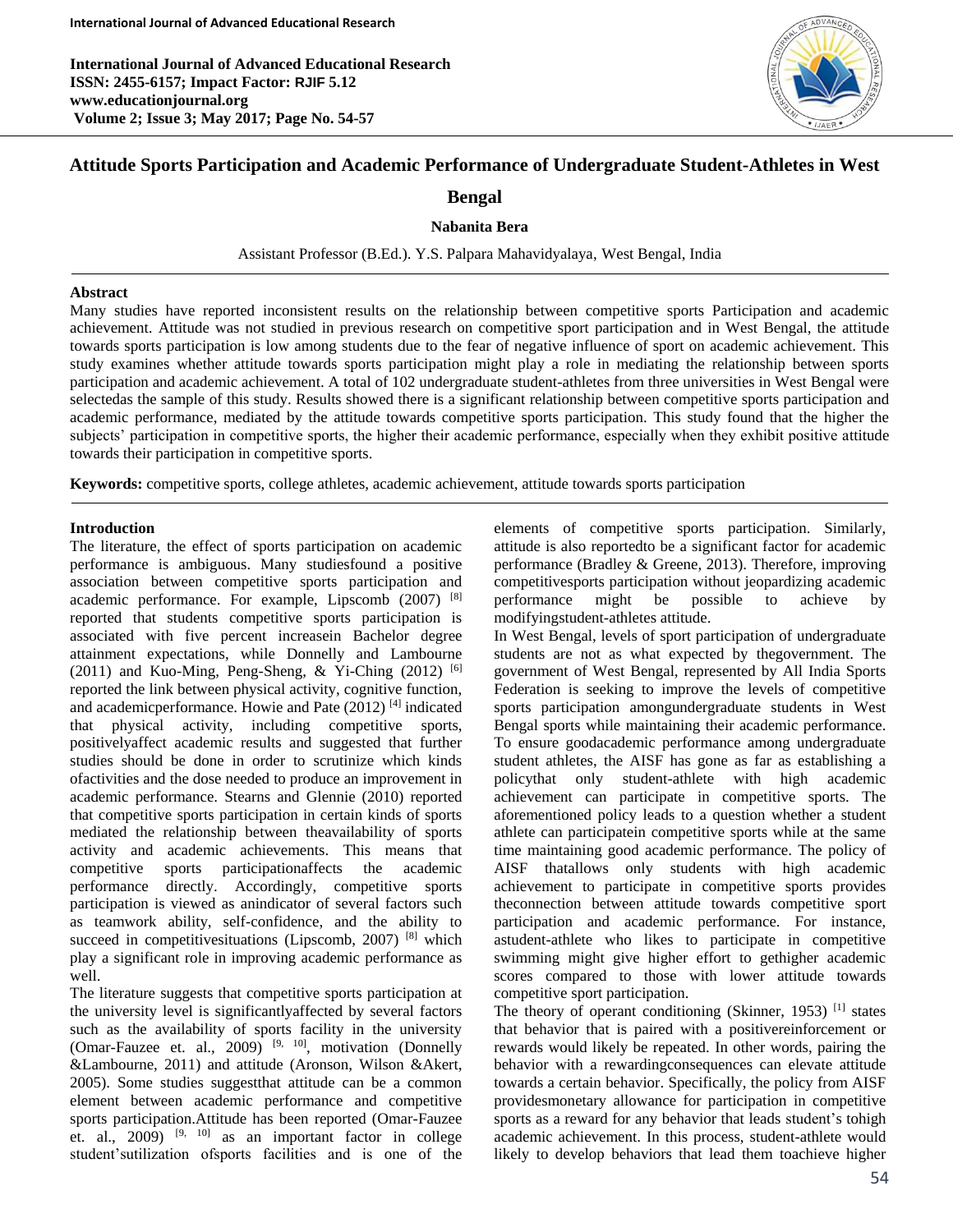academic performance, such as studying harder or avoid truancy. Many studies had indicated a

Significant effect of competitive sports participation on academic performance, either negative or positive.Furthermore, the influence of competitive sports on attitude can be conceptualized based on the operantconditioning theory (Skinner, 1953) [1] and attitudinal theory (McGuire, 1969) where the regulation established bythe AISF led to the possibility where attitude towards competitive sports participation can affect academicperformance. Many of the previous empirical studies examining the effect of sports participation on academicachievement failed to adequately control for the presence of a mediating variable which can affect therelationship between competitive sports participation and academic performance. Building on the work of Baron & Kenny (1986), there is a possibility that the influence of competitive sports participation on academicperformance might be altered by the attitude towards competitive sports participation. Attitude towardscompetitive sports participation can act as a mediator between competitive sports participation and academicperformance. Thus, this study aims to test the hypothesis. There is no mediation effect of attitude towardscompetitive sports participation on the causal relationship between competitive sports participation and academicperformance.

#### **Methods**

A total of 102 undergraduate student-athletes from three universities in West Bengal were selected asthe sample of this study. The three universities; King Faisal University, Prince Mohammad bin Fahd Universityand Dammam University show the highest number of participants and highest achievement in the sports event 2013-2014. The subjects of this study were those who were involved in competitive sports participation. In thecontext of this study, competitive sports participation is defined as the frequency of the students' participation insports activities in a week and whether the students are active members of university sport teams or sports clubs.An instrument known as Attitudes towards Physical Activity (ATPA) instrument was used to collectthe data. It was developed by Gerald Kenyon (1968) [5], translated and modified to Arabic by Mohammad Allawi (1989). The instrument is on a 5-point Likert scale and consists of four sections, six dimensions and 54 items.The instrument was previously used to collect data from the male and female undergraduate students in Egyptand was found to be suitable. Based on the previous studies, the reliability of the instrument was reported torange between 0.72 and 0.89. This study was conducted in the eastern region of KSA, an area consisting of threegovernment universities, two private universities and one private college. Data were collected during a sportcompetition which was organized and supervised by the AISF.

#### **Results**

Several stepwise multiple regression analyses were performed to address the research hypothesis. Thefirst analysis is to examine a relationship between the independent variable (competitive sports participation) andthe dependent variable (academic performance). It is found that there is a significant relationship betweencompetitive sports participation and academic performance. As shown in Table 1, there is a

significantrelationship between competitive sports participation and academic performance regarding students' CGPA. The

Relationship is positive, which means that the more often the student athletes participate in competitive sports, the higher is academic achievement.

**Table 1:** Relationship between participation in competitive sport and academic achievement

| <b>Standardized Unstandardized Coefficients</b> |      |            |          |       |        |  |
|-------------------------------------------------|------|------------|----------|-------|--------|--|
| Model                                           | B    | Std. Error | - Beta l |       |        |  |
| (Constant) Competitive                          | .860 | .273       | .717     | 3.153 | $002*$ |  |
| sports participation                            | 255  | .025       |          |       |        |  |

\**p* <.01, Dependent Variable: academic performance

The second analysis is to examine the relationship between the competitive sports participation and themediator variable attitude towards competitive sports participation. It is found (Table 2) that there is a significantrelationship between competitive sports participation and attitude towards competitive sports participation. Therelationship is positive, which means that the more often the student-athletes participated in competitive sports, the more positive is attitude towards sports participation.

**Table 2:** Relationship between competitive sports participation and attitude towards competitive sports participation

| <b>StandardizedUnstandardized Coefficients</b> |                  |                 |      |                |                    |  |
|------------------------------------------------|------------------|-----------------|------|----------------|--------------------|--|
| Model                                          | в                | Std.<br>Error   | Beta |                | Sig.               |  |
| 1(Constant) Competitive<br>sportsparticipation | 70.495<br>10.652 | 15.279<br>1.393 | .608 | 4.614<br>7.650 | $.001*$<br>$.001*$ |  |

\*p<.01, Dependent Variable: attitude towards competitive sports participation

The third analysis examined the relationship between the mediator variable attitude towards competitivesports participation and the dependent variable (academic performance). It is shown that there is a significantrelationship between the two variables (Table 3). The relationship is positive, which means that the morepositive students' attitude towards participating in competitive sports, the better their academic performance willbe.

**Table 3:** Relationship between attitude towards competitive sports participation and academic performance

| <b>StandardizedUnstandardized Coefficients</b> |       |                   |      |       |         |  |
|------------------------------------------------|-------|-------------------|------|-------|---------|--|
| Model                                          | B     | <b>Std. Error</b> | Beta |       | Sig.    |  |
| 1 (Constant)                                   | 1.020 | .275              |      | 3.702 | $.001*$ |  |
| ATPCS                                          | .014  | .001              | .692 | 9.597 | $001*$  |  |

\**p*<.0, Dependent Variable: academic performance

Table 4 indicates the influence of competitive sports participation on academic performance throughattitude towards competitive sports participation. It is shown that the  $f\hat{A}$  value of the competitive sportsparticipation with attitude towards competitive sports participation (.407) is smaller than the one without (.469).In other words, without attitude towards competitive sports participation, the competitive sports participationexplained 46.9% of the academic performance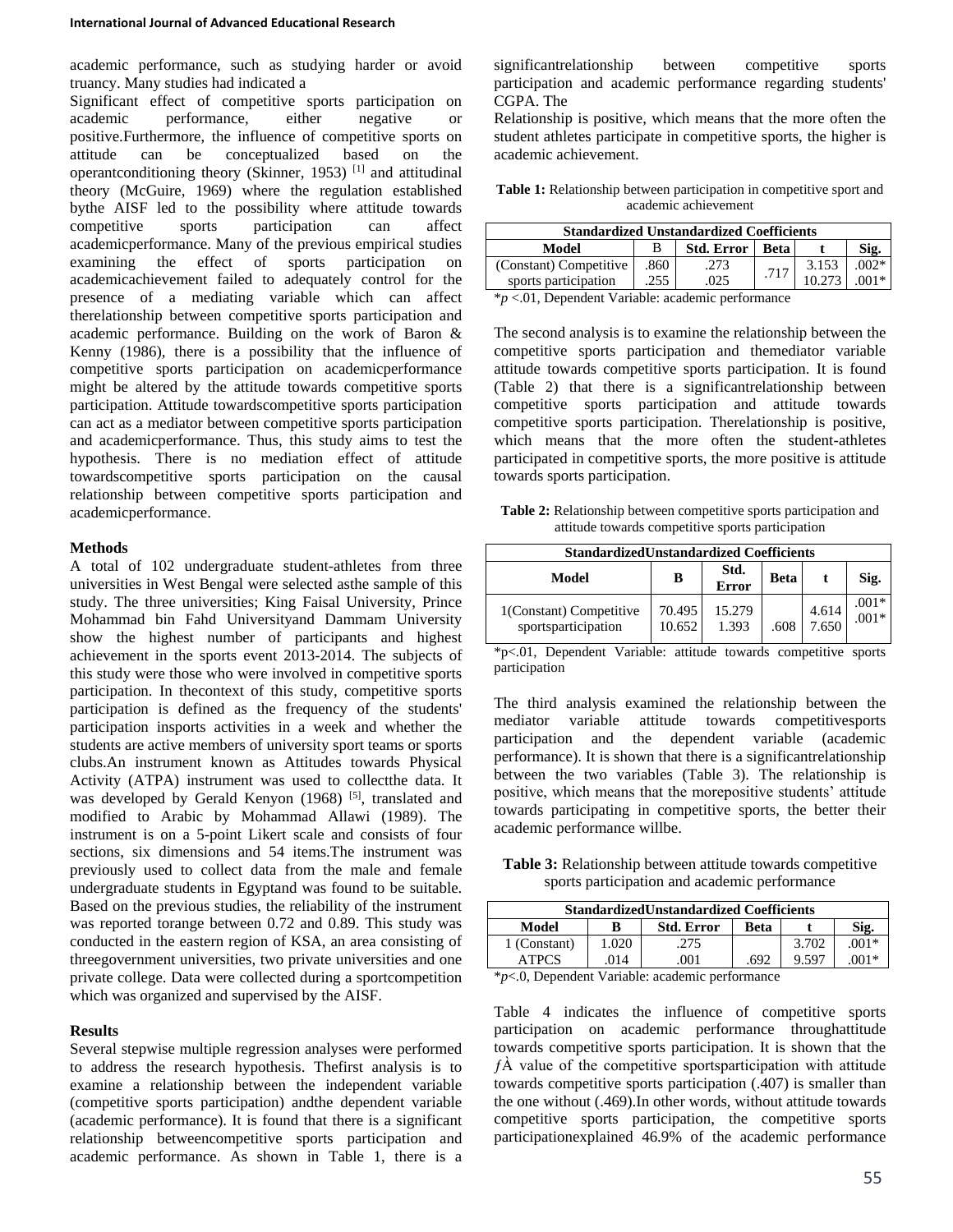variance; with competitive sports participation included, theproportion of explained variance decreased to 40.7%.

**Table 4:** Influence of Participation in Competitive Sports on academic performance through Attitude towards CompetitiveSports

| <b>Standardized Unstandardized Coefficients</b> |      |                   |      |        |         |  |
|-------------------------------------------------|------|-------------------|------|--------|---------|--|
| Model                                           | B    | <b>Std. Error</b> | Beta |        | Sig.    |  |
| 1 (Constant)<br><b>ATPCS</b>                    | .860 | .273              |      | 3.153  | $.002*$ |  |
|                                                 | .255 | .025              | .717 | 10.273 | $.001*$ |  |
|                                                 | .276 | .268              |      | 1.032  | .305    |  |
|                                                 | .167 | .028              | .469 | 5.998  | $.001*$ |  |
|                                                 | .008 | .002              | .407 | 5.212  |         |  |

Thus, because the value in the equation showed smaller value than in the equation 1, it can beconsidered that mediation does occur partially. When calculated using Sobel Test, the test statistic  $= -10.452$ , thestandard error is 0.0335, and the p-value is 0.001, which means that the indirect effect of the competitive sportsparticipation on academic performance via attitude towards competitive sports participation is significantlydifferent from zero; the partial mediation is significant. Therefore, null hypothesis is rejected. In other words, when the student athletes developed a positive attitude towards competing in sports, the level of theirparticipation in the sports competition will affect their academic scores.

#### **Discussion**

It was shown in this study that there is a significant influence of competitive sports participation onacademic performance, mediated by the attitude towards competitive sports participation. In other words, themore the subjects participate in competitive sports, the better their academic performance is; especially whenthey exhibit positive attitude towards competitive sports participation. Based on the theory of attitude (McGuire,1969), in the context of this current study, how active an individual engaged in competitive sport activities canbe taken as •behavioral attitudinal base that will affect the attitude towards participating in competitive sportactivities. As reported by Chuan, Yusof, Soon & Abdullah (2014), students with positive attitudes will be moreenthusiastic to be involved in sports activities. In this study, the policy of AISF that allows only students withhigh academic achievement to participate in competitive sports (AISF, 2010) leads individuals with high levelof competitive sports participation to think that it is important to achieve high academic achievement anddevelop positive attitude towards academics because they have to be academically good before they canparticipate in competitive sports. This finding is not consistent with the finding of Rees and Sabia  $(2010)$ <sup>[12]</sup> or Zeiser  $(2011)$  <sup>[13]</sup> which state that competitive sports participation significantly negates the academic performance.However, the results of this investigation support the findings of Howie and Pate  $(2012)$  [4], and also Donnelly and Lambourne (2011) that reveal participation in sports activities positively affects the academic performanceamong student's athletes. The AISF regulation promotes the importance of academic performance amongstudent-athletes who would like to participate in competitive sports. Their willingness to participate incompetitive sports can also be considered as showing a positive attitude towards competitive sports participation.Since attitude towards competitive sport

participation had already been in the minds of the subjects, hence theyare ready to pay the price in order to participate in competitive sports. When the AISF established this policy, this positive attitude towards competitive sport participation was channelled to any price to pay in order toparticipate, which in this case, is students' academic performance. AISF policies positively influence academicperformance by two mechanisms:

- 1. Allowing only students with high academic performance to participate in competitive sports
- 2. By engaging students to improve their academic performance with the same attitude as improvingtheir sport performances.

The policy by AISF put any kinds of competitive sports activities as a reward, paired with highacademic achievements; therefore the higher the studentspositive attitude towards competitive sportparticipation, the more effort being put by the students to achieve good grades. In other words, AISF regulationled students to channel their positive attitude towards competitive sport participation into academic performance.

### **Conclusion**

Researchers have made considerable progress in examining the relationship between sports participationand academic achievement in the past 5 years, yet results are still inconsistent. Most studies reported positiverelationship between sports participation and academic achievement but attitude was not studied in previousresearch on competitive sport participation and differences in findings related to the interrelationship betweencompetitive sports participation and academic performance were not explained. This study contributes to the

body of knowledge by identifying the significance of attitude towards competitive sport and academicperformance. This study showed there is a causal relationship competitive sports participation and academicperformance, mediated by the attitude towards competitive sports participation. The regulation of AISF whichrequires only students with high academic performance to participate in competitive sports plays its role indetermining the interrelationship among variables in this current study.

#### **Recommendation**

It is recommended to the future researchers to look into the variables which are not included in thiscurrent research, for instance, the involvement of female athletes, the participation in recreational sports, or eventhe attitude towards the academic performance itself. Nevertheless, it is hoped that the findings of this currentstudy serve as a foundation for further researchers to improve the sports performances or academic performanceamong student athletes in West Bengal.

## **References**

- 1. Allawi, Mohammed Hassan. Encyclopedia of psychological tests for athletes (Edition 1). Cairo: The bookcenter for publication, 1998.
- 2. Allport G, Attitudes. In C. Murchison, A Handbook of Social Psychology Worcester, MA: Clark University Press, 1935, 789-844.
- 3. Eagly AH, Chaiken S. Attitude Structure and Function. In D. Gilbert, S. T. Fisk, & G. Lindsey, InHandbook of